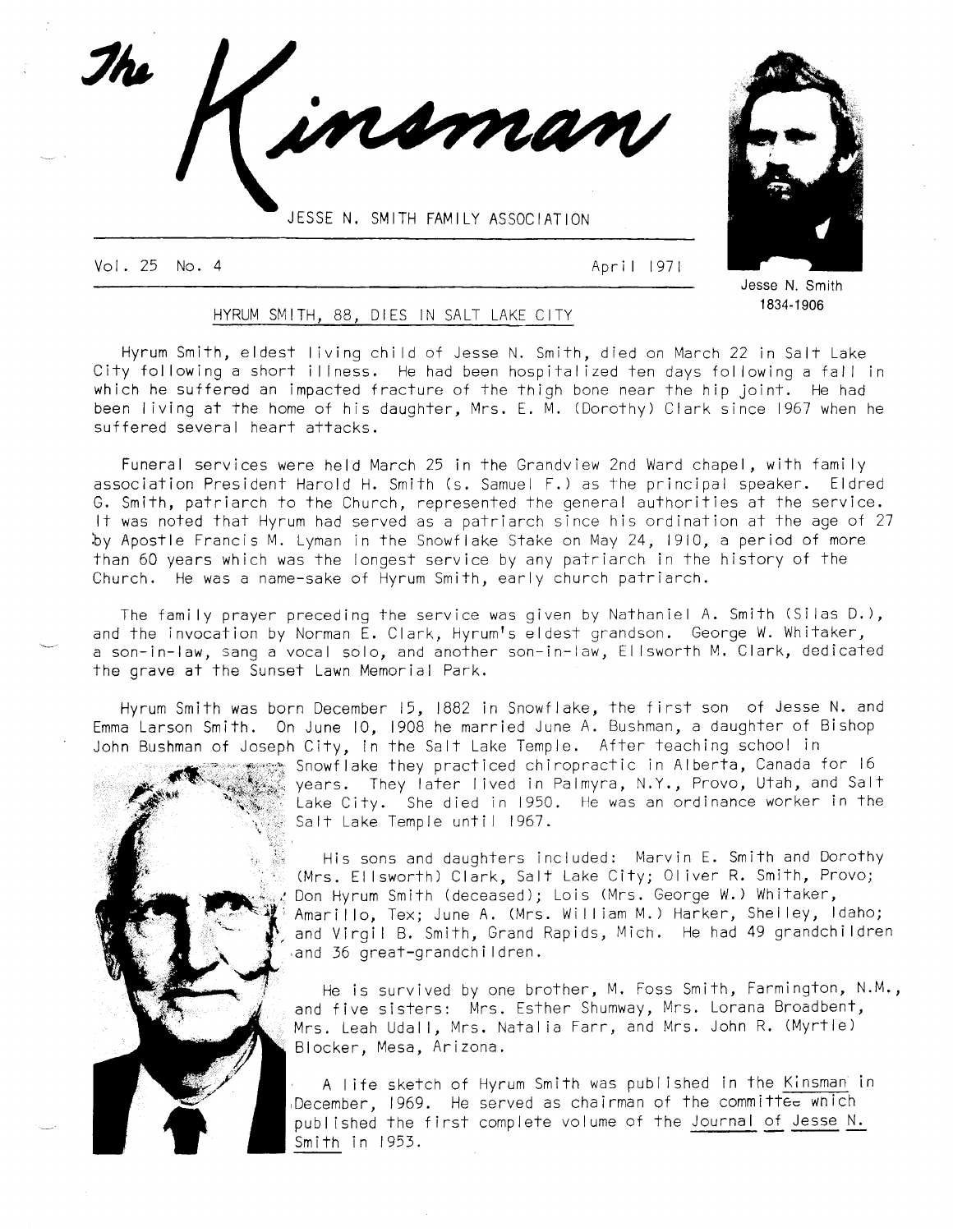President--Harold H. Smith (s. Samuel F.) 26 N. Main St., Heber, Utah <sup>84032</sup> lst Vice Pres. (Emma W.) Robert J. Smith 2465 North 820 E. Provo, Utah <sup>84601</sup> 2nd Vice Pres. (Margaret W.) J. Fish Smith, 615 Aloha Rd., Salt Lake City, Utah 84103 3rd Vice Pres. (Janet J.) Jesse R. Bushman, ESC, Brigham Young Univ., Provo, <sup>84601</sup> 4th Vice Pres. (Augusta 0.) Robert C. Rogers, 533 E. 550 S., Orem, Utah 84057 5th Vice Pres. (Emma L.) Oliver R. Smith, 970 N. 12th E., Provo, Utah 84601 Treasurer & Genealogist--M. W. Smith (Jesse N. Jr.) 504 N. 400 E., Provo, Utah 84601 Historian--Augusta Flake (d. Martha) Box 277, Snowflake, Arizona <sup>85937</sup> Kinsman Editor--Oliver R. Smith (Hyrum) 970 N. lzfh E., Provo, Utah <sup>84601</sup>

# CHAIRMEN OF REGIONAL BRANCHES

PHOENIX-MESA: Chad F. Avery (Sadie, Dena) 5243 E. Windsor, Phoenix, Arizona 85008 SNOWFLAKE: LeRoy S. Smith (Jesse M., Jos. W.) Box AA, Snowflake, Arizona <sup>85931</sup> NORTHERN ARIZONA: C. Paf Spurlock, Box 790, Cortez, Colorado Bl32l LOS ANGELES: George E. Dalton (Don M.) P.0. Box 86, Palos Verdes Estates, Cal <sup>90214</sup> SAN DIEGO: Virginia B. Acheson (Anna) 3440 Florida St., San Diego, California <sup>92104</sup> SAN FRANCISCO: Norman D. Smifh (Wickl iffe, Walfer) 38435 Acacia, Fremont, Cal <sup>95436</sup> SALT LAKE CITY: Ellen S. Haycock (Silas D.) 3389 S. 2779 E., Salt Lake City 84109 PROVO: Earl L. Smith (Jesse M., Jos. W.) 510 N. 600 E., Orem, Utah 84057 BYU: Michael D. & Elaine Church Carter (lda, Asahel) 5C-306 Wymt Terr, Provo <sup>84601</sup> King S. Udall (Earl, Leah) 483 N. 750 E., Provo, Utah 84601

# 197,1 SUMN4ER REUNION TO BE HELD AT PAROWAN

At a meeting of the family association officers held in Provo on April 5 it was decided to hold a general fami ly reunion at the Smith memorial home in Parowan, Utah on the weekend of August 13-14 (Friday and Saturday). August 13 will be the 174th birthday of Mary Aikens Smith, mother of Jesse N. and Silas S. Smith.

Ruth Udall Evans (d. Leah) of Provo was named chairman for the event, and other committee members will be appointed later. This will be the first family gathering at the old family home since 1968, the year following its restoration and dedication.

M. W. Smith, fami ly treasurer, and his wife Lena drove to Parowan later in the month and gave the home a sprlng housecleaning. They also arranged for the care of the grounds during the spring and summer season.

(Fami ly members who desire to visit the home when travel ing in the area are invited to call at the Phillips 66 service station in Parowan to borrow the key to the fronf door. The door should be secured and the kev returned after the visif.)

ln their meeting of officers authorized fhe payment of the unpaid portion of the bill for printing the 1970 edition of the Journal of Jesse N. Smlth and the posterity<br>list supplement. The final payment of \$901.45 made a total of \$5387.84 expended for the publ ication project.

In other business, the group appointed Ol iver R. Smith, Robert J. Smith, and M. W. Smith as a committee to consult with the faculty of the Brigham Young University college of family living regarding financial support for a sociological study of the descendants of Jesse N. Smith.

Others attending the meeting, in addition to those menfioned above, were: Harold H. and Mabel Smith, J. Fish and Lillian Smith, Jesse M. and Marvel Smith, Robert C. and Venice Rogers, Jess R. Bushman, and Ernan Smith.

The next meefing of the officers was scheduled for May 5 in Provo.

#### OOPS! WE GOOFED ON THE LIST OF GRANDCHILDREN

We apologize for fhe inadvertent omission of the fol lowing group of sons and daughters from the list of the family of Joseph W. Smith in the March Kinsman: Mary S. Monson, J. Fish Smith, Henry A. Smith, Ernan H. Smith, Della S. Miller, and Agnes S. Knapp. The total of l5 previously I isted was correct.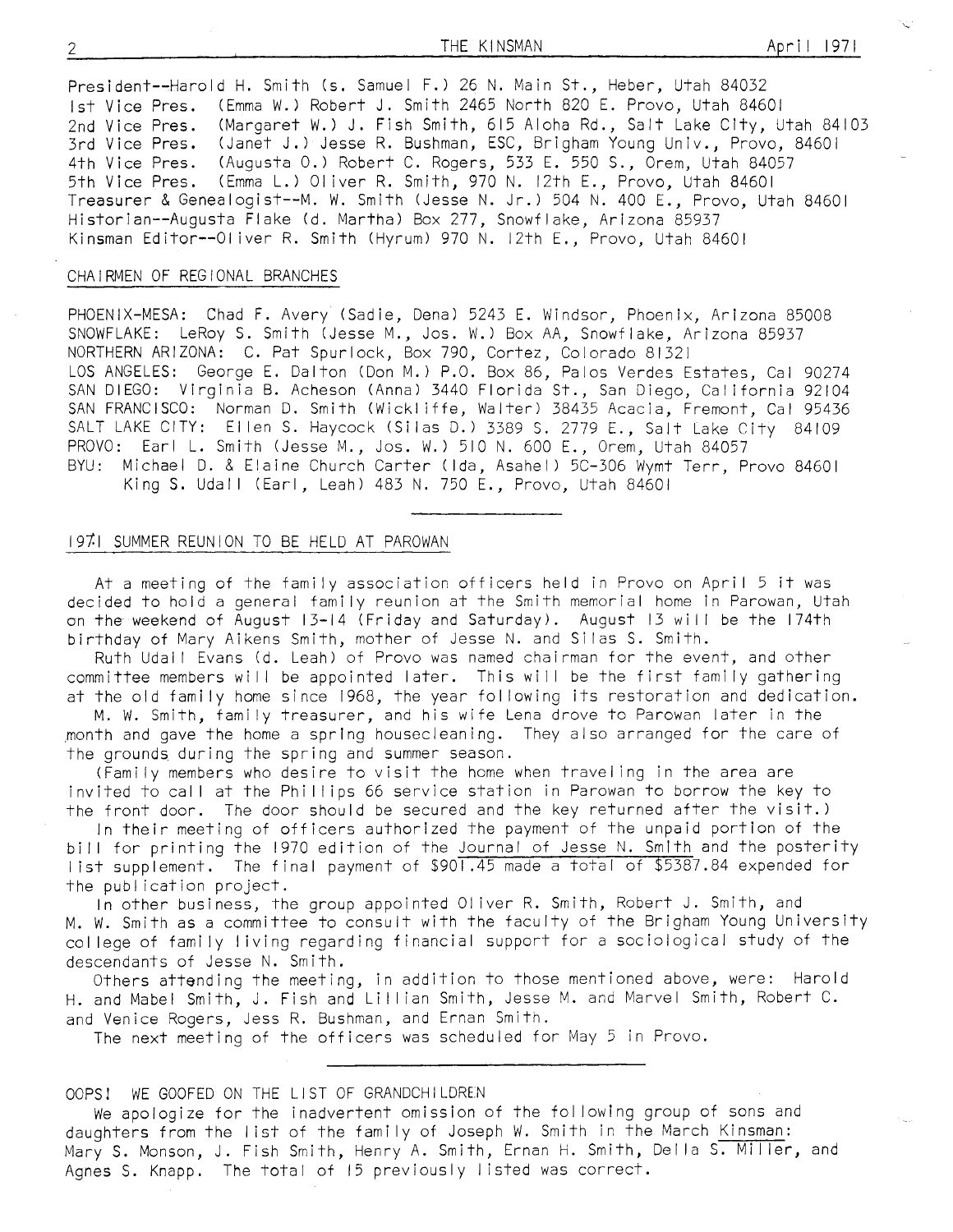### KINSMEN HOLD SEMI-ANNUAL GATHERING IN PROVO

Under the leadership of Earl L. Smith (Jesse M., Joseph W.), chairman of the family's Provo Branch, approximately 80 Kinsmen met on the evening of April 5 in the Alumni House on the Brigham Young University campus. Students and local family members were joined by a number of conference visitors.<br>Following a vocal duet by Elaine Church Carter (Ida, Asahel) and Marjorie S. Owens

(Philip, Asahel), remarks were given by Family Assn. rresident Harold H. Smith and Jesse M. Smith (Joseph W.), former president of the Arizona Temple. A series of colored slides showing the homes and pioneer locales of Jesse N. Smith from New York to Arizona was presented by Oliver R. Smith (Hyrum).

Another gathering for the "college cousins" at BYU is planned for summer and will feature a picnic supper and recreation activities.

#### NORTHERN ARIZONA BRANCH MEETS AT NAVAJO WITH 122 PRESENT

Pearl Jarvis Farr (d. Susan), former chairman of the Apache County branch of the J.N.S. family, reports a highly successful gathering held March 27 at the home of Georganna B. Spurlock (Anna) at Navajo. She writes:

'rAt our last meeting nearly two years ago Sam H. Udall (Leah) was elected our president, but before we could have another reunion he moved to Mesa. But he came back all the way from Mesa to preside at this gathering which we all appreciated very much. Folks came from Gal lup, N.M., Winslow, Holbrook, Snowflake, St. Johns, Eagar, and Chinle and Window Rock on the lndian Reservation to attend. A wcnderful meal was served by the folks living in the Navajo-Sanders area, and eating was the order of the day as folks arrived.

"About 2 p.m. President Sam cal led us to order for a meefing. it was decided to elect a new president who is now Pat Spurlock. We gave our organization a new name: the Northern Arizona Jesse N. Smith Cousins' Club. It was a wonderful experience to be in attendance at this gathering.

"Aunt Natal ia was the only original fami ly member present and she spoke to us for a few minutes, mostly about the passing of dear Uncle Hyrum. She said she loved him dearly. Everyone enjoyed visiting and getting better acquainted again. Five of the chi ldren of Aunt Rebecca were there, which was a wonderful thing. Pat Spurlock offered the opening prayer and Bishop Z. Philip Farr of the Sanders Ward gave the benediction."

The 122 present included 49 decendents of Janet and 73 of Augusta, as follows:

Janet's group: Norma Jarvis Crosby, husband John T. and daughter Annette; son J. Steohen, wife Sharon, and chi ldren Tad, Stacy, Ferrin, Brandon; son Ken, wife Pam, and chi ldren Kendra, Kasey, Kevin; son Norman, wife Denise;

Merwin C. DeWitt, wife Dianna, children Clair, Eric, Milo, Boyd, Douglas, Curtis, Rene, Melissa; Pearl J. Farr, husband Zech; son Z. Philip and wife Frankie;

Jesse A. Frost and wife Dorothy; daughter Sharon and husband Steve Maynerich, children Lonnie, Donald, Joe; Mack K. Frost and wife Marian S; Rex Shumway, wife Annabel le, chi ldren Rex W., Paul, Mary J.; Frances Bal lard and C. Sfanley Shumway and daughter Beverly; Sam H. Udal l.

Augusta's group: Natalia S. Farr; son Merl and wife Annette, children Jay, David, Coleen; son F. Ardath Farr; George A. Rencher, wife Elda, son Spencer; Leonard J. Rencher, wife Evelyn, chi ldren Vickie, Steven, Ethan; Georganna B. Spurlock; daughter Frances S. Greer, chi ldren L. Camp, Marcy, Nancy, Francis Dodd; son R. Ted Spurlock, wife Verna, chi ldren Rans, Maria, Teddy, Toni, Pride, Glen; son C. Pat, wife Nancy chi ldren Jackie, Nancy, Mary Helen, Robert, Gina Gay; daughter Betty S. Smithson, husband Brady, children Jim, Don, Marian, Joseph, Dan, Sue;

William M. Smith; daughter Sylvia and husband Ricky J. Nichols, children Brett and Traci; Ralph (Herby) Smith and wife; Helen S. Heward; David K. Flake, wife Margaret C., children David V., L. Gordon, Elizabeth.